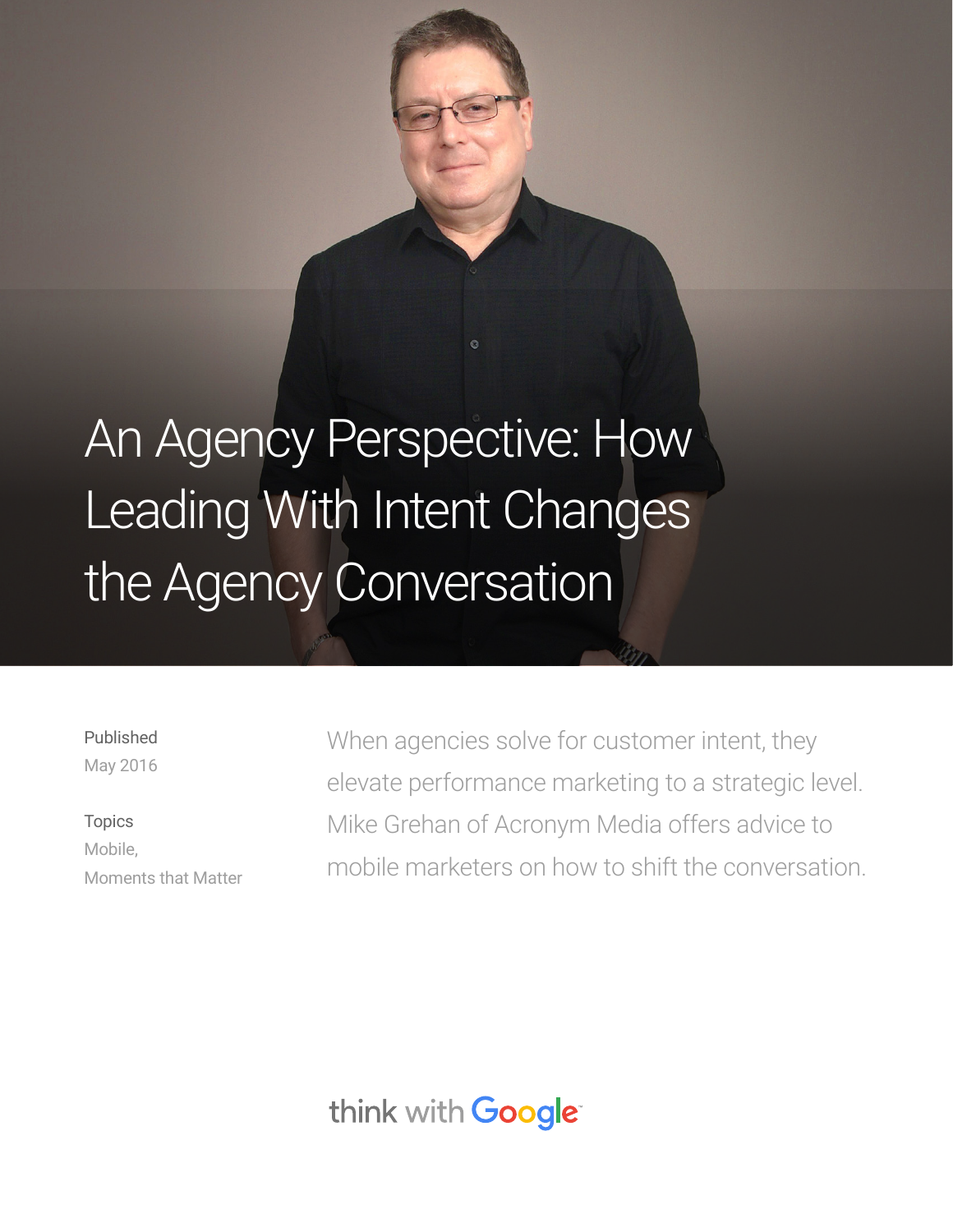ike Grehan is CMO and managing director of the digital agency M Acronym Media, which specialises in "intent-based digital marketing." The firm's focus is not only on search keywords, but also on understanding the intent behind those keywords and how its clients can better serve potential customers in response. With people looking to their mobile devices to find answers and discover new things, understanding customer intent is more important than ever. We sat down to talk with Mike about how his agency is using intent to create strategic content that drives value for clients.

#### Q: Where does your focus on intent-based marketing come from?

**Mike Grehan:** We learned early on that building marketing programs that solve for customer intent produces stronger business results. That's why we've spent 20 years helping our clients identify the intent behind customer searches—whether it's navigational, informational, or transactional in nature. And based on that, we match the intent with the right content response. It's a formula that's really worked for us—because it works for consumers.

So it made perfect sense when Google introduced the concept of [moments that matter](https://www.thinkwithgoogle.com/intl/en-gb/topics/moments-that-matter.html) and the idea of these I-want-to-know, I-want-to-go, I-want-to-do, and I-want-to-buy moments. These help shape how marketers think about consumer intent. Each of the different moments reflects different flavours of intent and calls for a specific content response. That´s our sweet spot.

## Q: How do you think about the role of intent for businesses? Is a transaction the ultimate goal?

It is. But even so, nobody wakes up in the morning with a credit card in their hand and says, "My name is Jane and I want to buy something." That's not the way that it works.

For bigger-ticket items, customers need to gain confidence in their purchases. They use their phones wherever they are, in short bursts,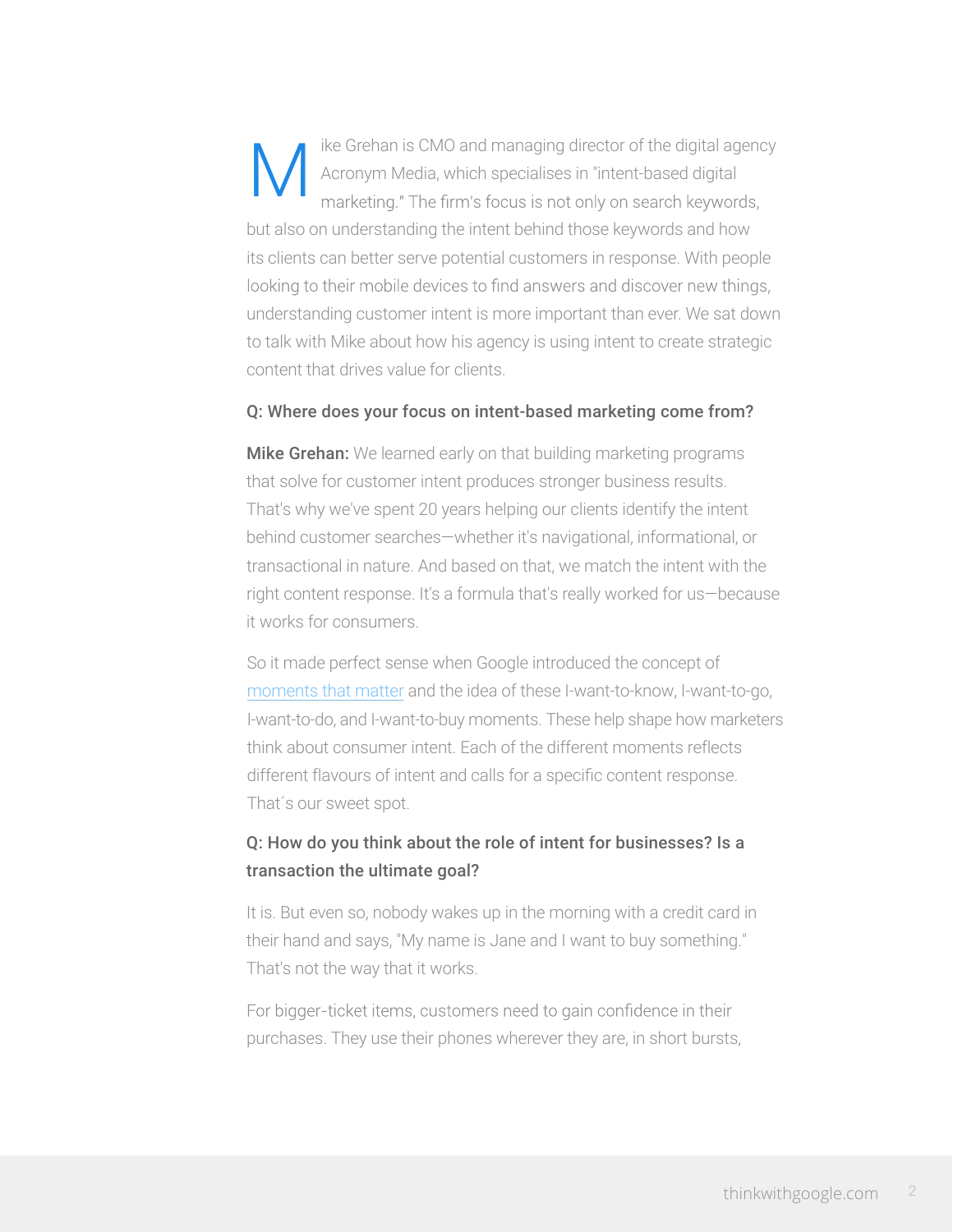to explore and research what they want to buy. There isn't one linear customer purchase path or one channel anymore.

Yet, many brands still wait until the I-want-to-buy moment to make their pitch. That's the hardest place to come in. That's where every other brand is bidding. In many cases, customers have already made up their minds about the brand they're going to buy.

My advice to brands is: Don't slug it out with everyone else solely at the I-want-to-buy part of the lower funnel. Reach these customers long before your competitor does, such as during the I-want-to-know moments, and build brand affinity. When you start at the top of the funnel, you have the largest addressable audience and you can position yourself as the authority in the field so customers will have you in mind as they progress on their purchase path.

# Don't slug it out with everyone else at the I-want-to-buy moments. Reach these customers before your competition does in the I-want-to-know moments.

## Q: What's an example of a brand that has been successful in addressing an I-want-to-know moment?

We were discussing Moments that Matter with our client, Scotts Miracle-Grorecently recently, explaining how to develop content for I-want-to-know brand-building searches. We imagined a guy who wants to invite his friends over for an amazing barbecue at his new house. He bought a new grill, apron, and even a hat. Everything seems great. Then he goes to the back garden … and the lawn looks terrible. He hadn't thought about how to keep his lawn healthy.

We saw an opportunity to connect with this new homeowner planning his first barbecue and came up with the idea to create the world's greatest barbecue playbook—and lawn care was a part of that. Since we help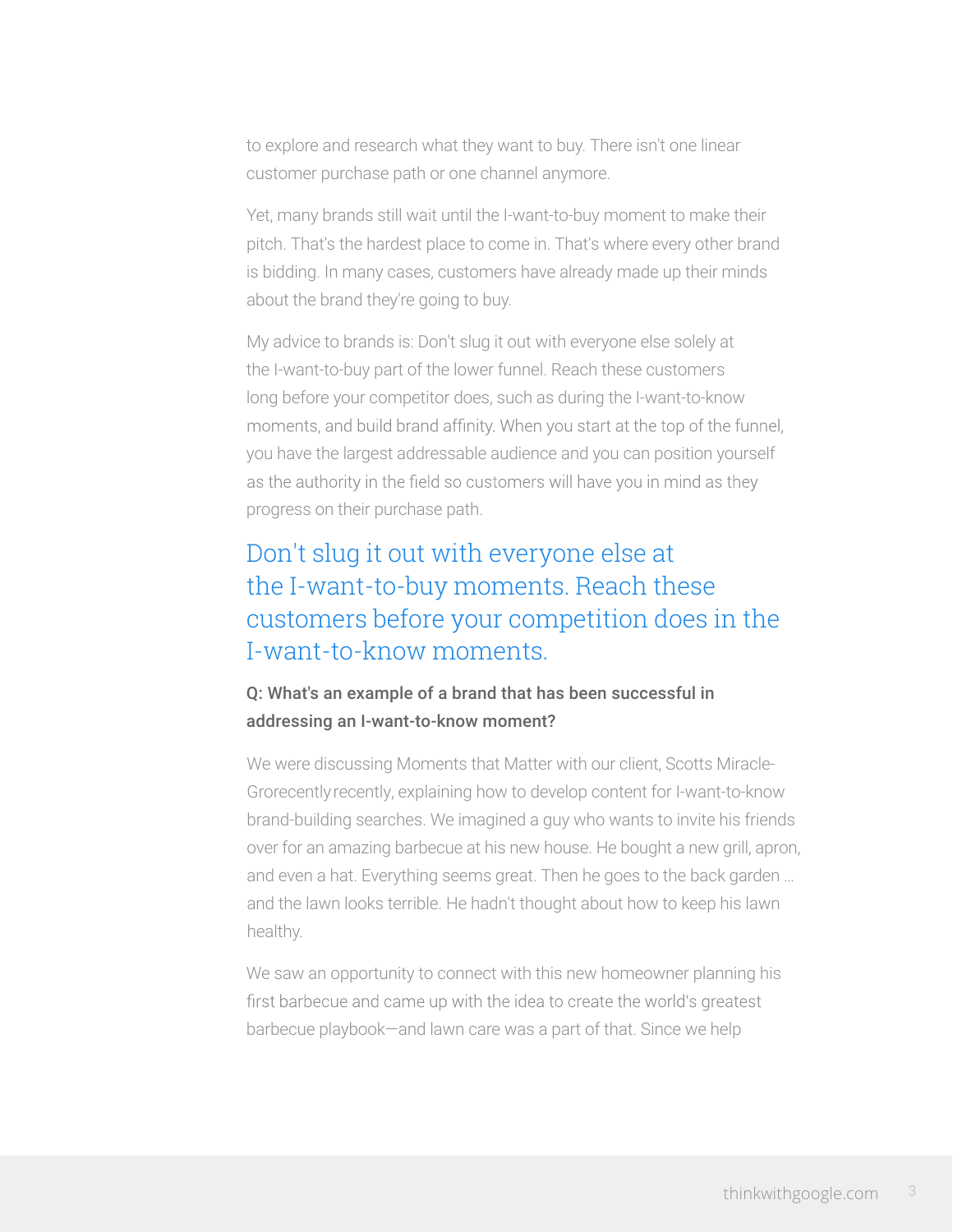the homeowner anticipate and solve a problem, the likelihood is that he'll think about Scotts Miracle-Gro when he's ready to buy lawn care products.

Here's another: We were working with a woman's fashion retailer who concentrated their paid search on I-want-to-buy moments—"I want to buy a red dress from Brand X," for example. With such a narrow focus on checkout, they were missing an opportunity to position their clothing for what-to-wear-for-interviews moments, a potentially large, new segment for their business daywear.

Preparing for job interviews is a time when consumers are seeking help and are receptive to useful content from marketers, so we advised them to create a video on interview etiquette or put together a professional LinkedIn page. These are perfect times to talk about what to wear and what not to wear to job interviews.

You're not selling anything in the moment, but the likelihood is, when the customer is ready to buy that interview outfit they're going to go to your store.

### Q: How do you help your clients decide what content they need?

The first thing we do with our clients is a content-mapping exercise. We use a proprietary intelligence platform to help us group search keywords based on similar intents. We then do a content gap analysis by combing through the client's website to look at every landing page, to see if the customer is getting the appropriate experience for a particular keyword or phrase.

In many cases, we find that clients don't have content to meet a specific customer intent or, worse, they provide the wrong content. In some cases, we've found an I-want-to-know moment sent right into checkout.